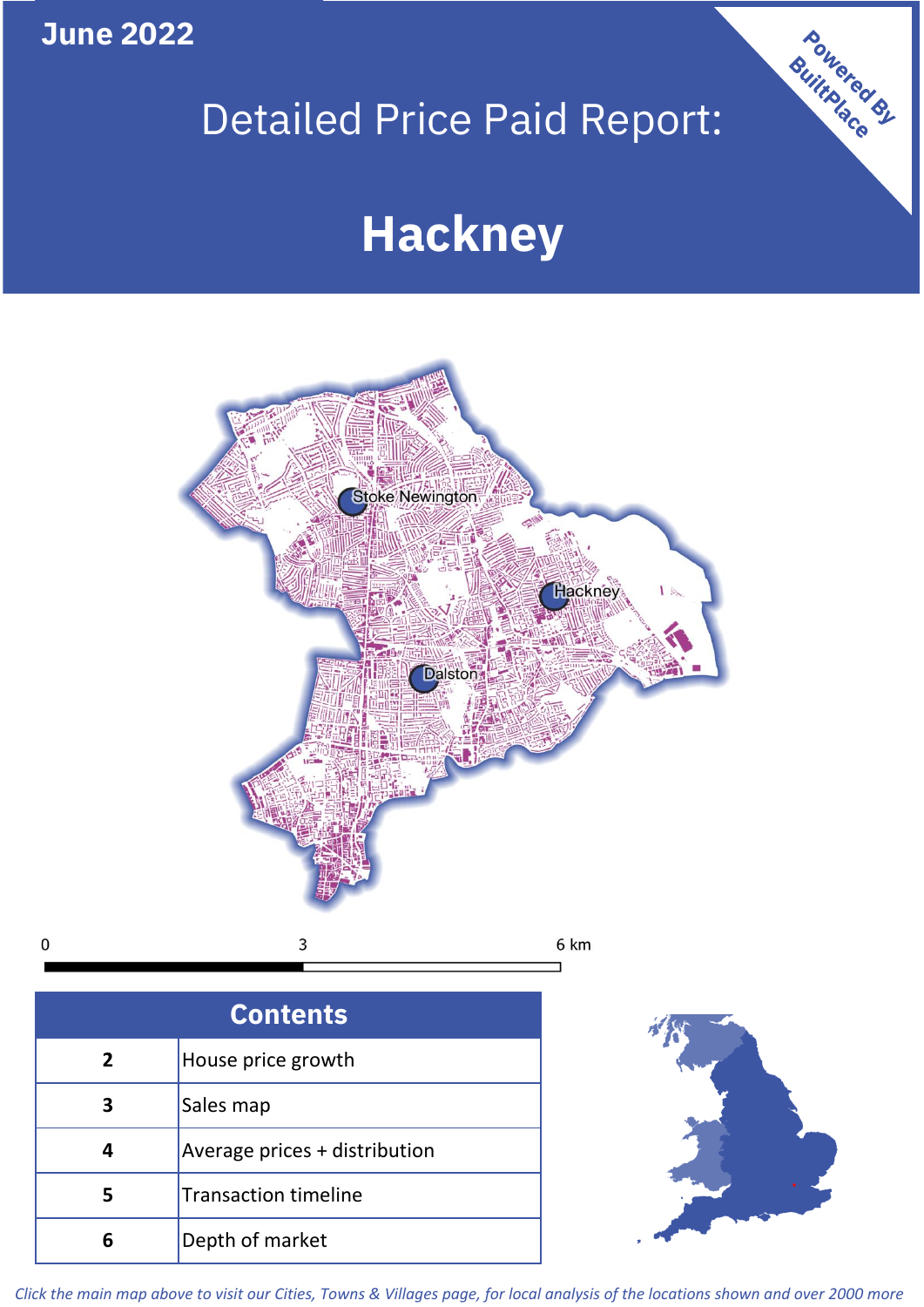#### **Headline Data**

|                     | <b>Current level</b> | 3 month | <b>Annual</b> | 5 year  | 10 year |
|---------------------|----------------------|---------|---------------|---------|---------|
| <b>House prices</b> | £607,030             | 2.0%    | 5.6%          | 16.5%   | 100.2%  |
| <b>Transactions</b> | 2,414                | $-9.9%$ | 33.6%         | $-2.9%$ | 6.1%    |

## **House Price Growth (April 2022 data)**

#### *Annual Change in House Prices*



House prices in Hackney grew by 5.6% in the 12 months to April 2022 (based on 3-month smoothed data). By comparison national house prices grew by 10.7% and prices in London grew by 6.7% over the same period.

Hackney house prices are now 93.3% above their previous peak in 2007, compared to +76.7% for London and +52.9% across England.



#### *Year-To-Date Change in House Prices, December to April*

Local prices have grown by 4.3% in 2022 so far, compared to no change over the same period last year.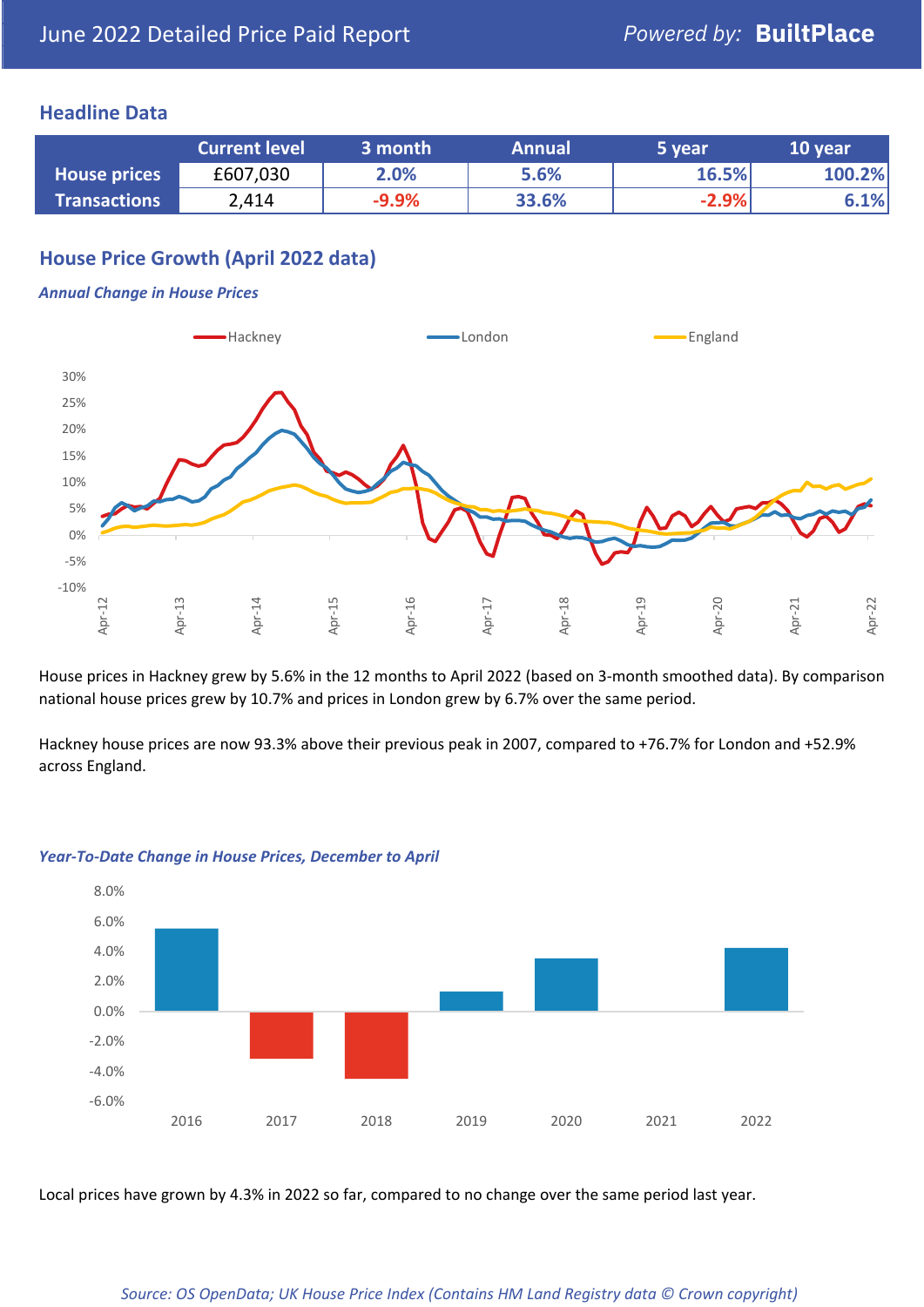## **House Price Map**

*12 months to April 2022*



*Each point is one postcode, coloured by the average value relative to all sales in this local authority (price bands are LA-specific quintiles).*

## **Map Key**

| Min      | <b>Max</b> |                            |
|----------|------------|----------------------------|
| Up to    | £387,000   | 1st quintile / lowest 20%  |
| £387,000 | £502,000   | 2nd quintile               |
| £502,000 | £678,000   | 3rd quintile               |
| £678,000 | £962,000   | 4th quintile               |
| £962,000 | and over   | 5th quintile / highest 20% |

*Source: OS OpenData; UK House Price Index (Contains HM Land Registry data © Crown copyright)*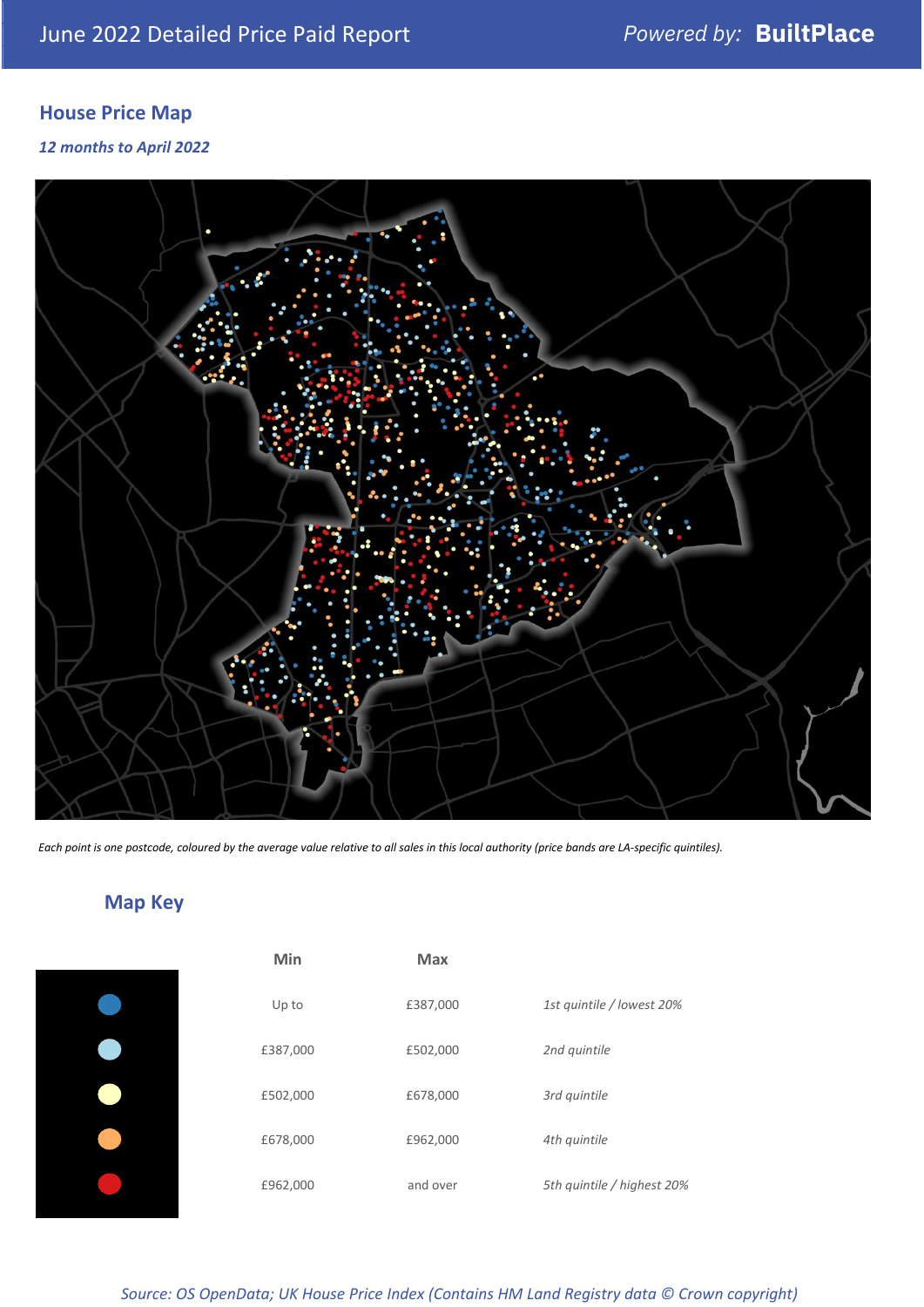## **Average House Price by Property Type**

#### *12 months to April 2022*



|                 | <b>New</b>           | <b>Second hand</b> |  |  |
|-----------------|----------------------|--------------------|--|--|
| <b>Flat</b>     | £792,741             | £521,035           |  |  |
| <b>Terraced</b> | No recorded<br>sales | £1,150,997         |  |  |
| Semi-detached   | No recorded<br>sales | £1,459,489         |  |  |
| <b>Detached</b> | No recorded<br>sales | £1,924,500         |  |  |

## **House Price Distribution by Year**

*All properties, by price band and calendar year (2020 = year to date)*

|                    | 1997 | 2002 | 2007 | 2012 | 2017 | 2019 | 2020 |
|--------------------|------|------|------|------|------|------|------|
| <b>Under £100k</b> | 71%  | 10%  | 1%   | 1%   | 0%   | 0%   | 0%   |
| £100-200k          | 26%  | 48%  | 21%  | 10%  | 4%   | 2%   | 3%   |
| £200-300k          | 3%   | 26%  | 40%  | 33%  | 9%   | 4%   | 12%  |
| E300-400k          | 0%   | 11%  | 17%  | 25%  | 16%  | 14%  | 17%  |
| £400-500k          | 0%   | 3%   | 11%  | 15%  | 19%  | 19%  | 11%  |
| <b>£500k-1m</b>    | 0%   | 1%   | 10%  | 16%  | 40%  | 45%  | 42%  |
| £1-2m              | 0%   | 0%   | 0%   | 1%   | 11%  | 15%  | 14%  |
| <b>Over £2m</b>    | 0%   | 0%   | 0%   | 0%   | 1%   | 1%   | 2%   |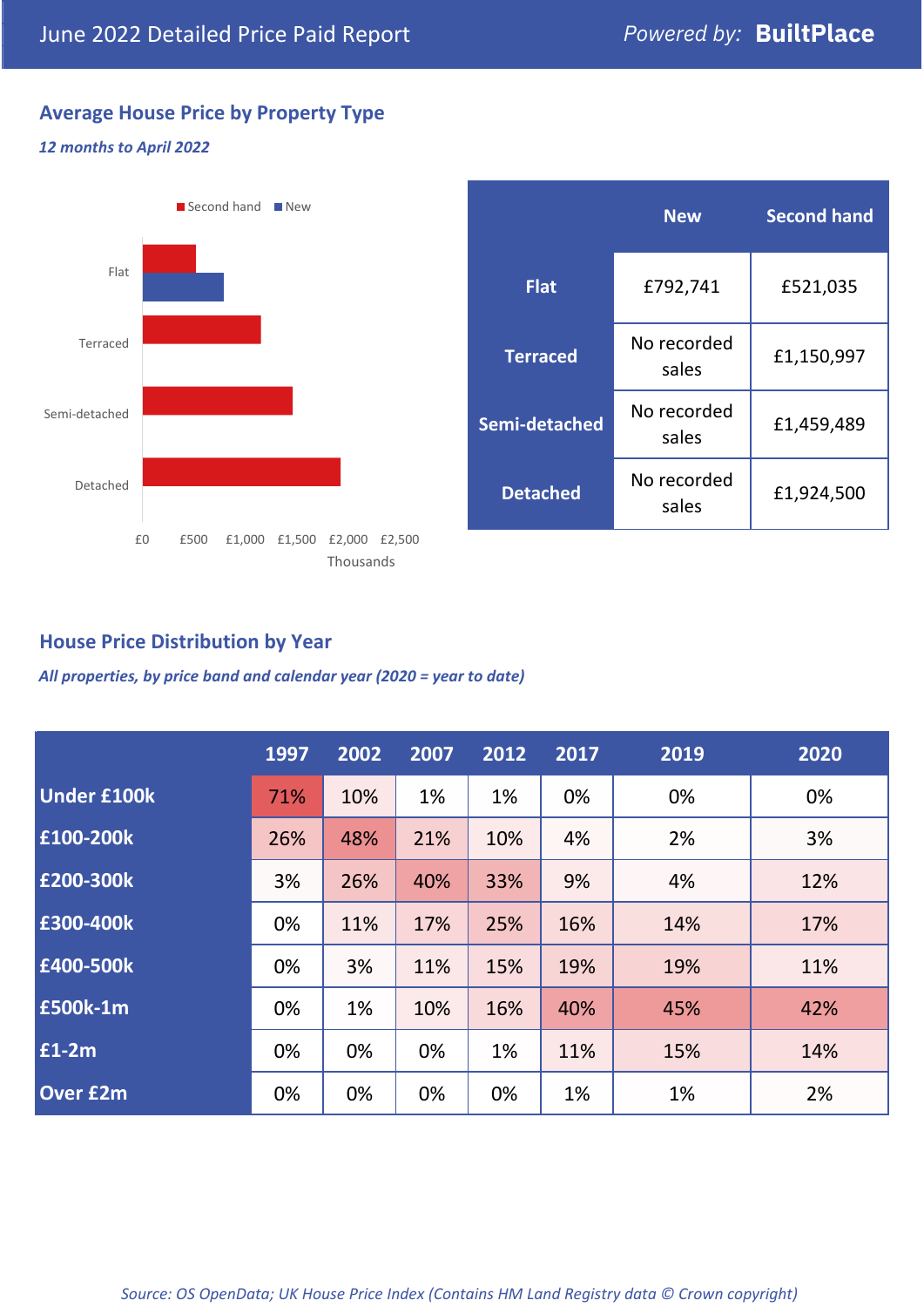## **Transactions (February 2022 data)**

*Annual Transactions, Indexed (2001-05 average = 100)*



There were 2,414 transactions in Hackney during the 12 months to February 2022. This is 77% of the average from 2001- 05 and suggests activity is below pre-downturn levels.

Transactions in Hackney have fallen by 17.3% since 2014, compared to changes of -21.3% for London and -7.7% for England.



#### *Cash and New Build Sales as % of Total, by Year*

*Note: The data on this page EXCLUDES transactions identified as transfers under a power of sale/repossessions, buy-to-lets (where they can be identified by a mortgage), and transfers to non-private individuals - i.e. it comprises only Land Registry 'A' data.*